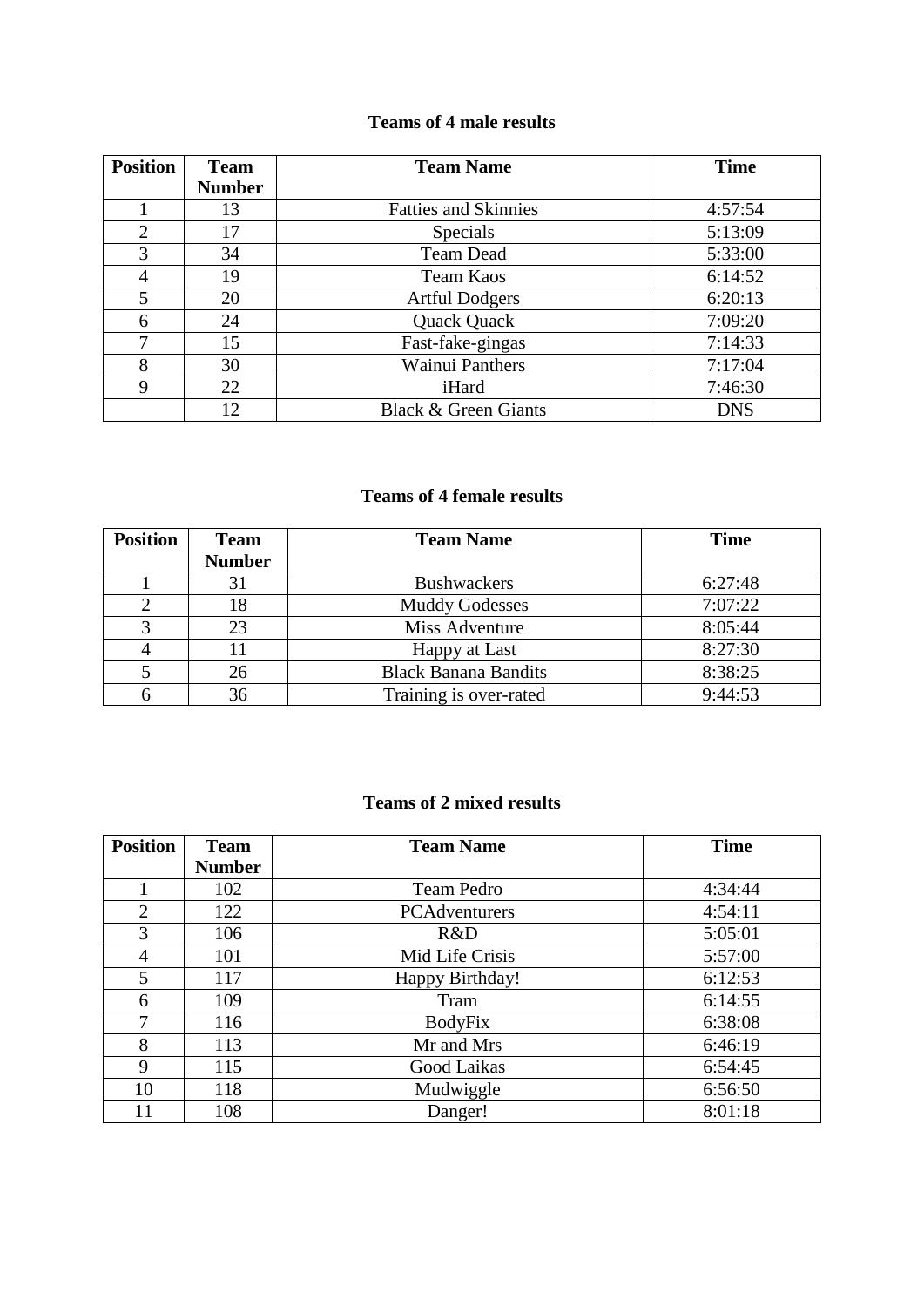# **Teams of 4 mixed results**

| <b>Position</b> | <b>Team</b>   | <b>Team Name</b>                  | <b>Time</b> |
|-----------------|---------------|-----------------------------------|-------------|
|                 | <b>Number</b> |                                   |             |
|                 | 16            | <b>Quality Time</b>               | 6:22:34     |
|                 | 25            | The Taupo Pheasant Pluckers       | 6:27:52     |
|                 | 21            | Where the hell is North           | 6:57:13     |
|                 | 35            | 3 guys, a girl and a mystery race | 6:57:26     |
|                 | 27            | The tortoise and three hares      | 7:03:47     |
|                 | 14            | 2 Sheilas and Two tanned torsos   | 7:10:33     |
| ⇁               | 10            | Wotz a Compass?                   | 7:12:16     |

## **College teams results**

| <b>Position</b> | <b>Team</b>   | <b>Team Name</b>           | <b>Time</b> |
|-----------------|---------------|----------------------------|-------------|
|                 | <b>Number</b> |                            |             |
|                 |               | <b>Opunake Senior Boys</b> | 5:32:10     |
| $\overline{2}$  |               | <b>Opunake Blue</b>        | 5:59:39     |
| 3               |               | Opunake Gold               | 6:01:26     |
|                 |               | Otaki College              | 6:18:33     |
|                 |               | MCT's                      | 6:44:45     |
| 6               |               | PC Ninjas                  | 6:58:11     |
|                 |               | <b>Team Jacobs</b>         | 6:59:57     |

# **Teams of 2 female results**

| <b>Position</b> | <b>Team</b>   | <b>Team Name</b> | <b>Time</b> |
|-----------------|---------------|------------------|-------------|
|                 | <b>Number</b> |                  |             |
|                 | 104           | Hot like Me!     | 6:34:09     |
|                 | 126           | Team Rossburg    | 6:38:14     |
|                 |               | Wobbly Wheels    | 7:16:18     |